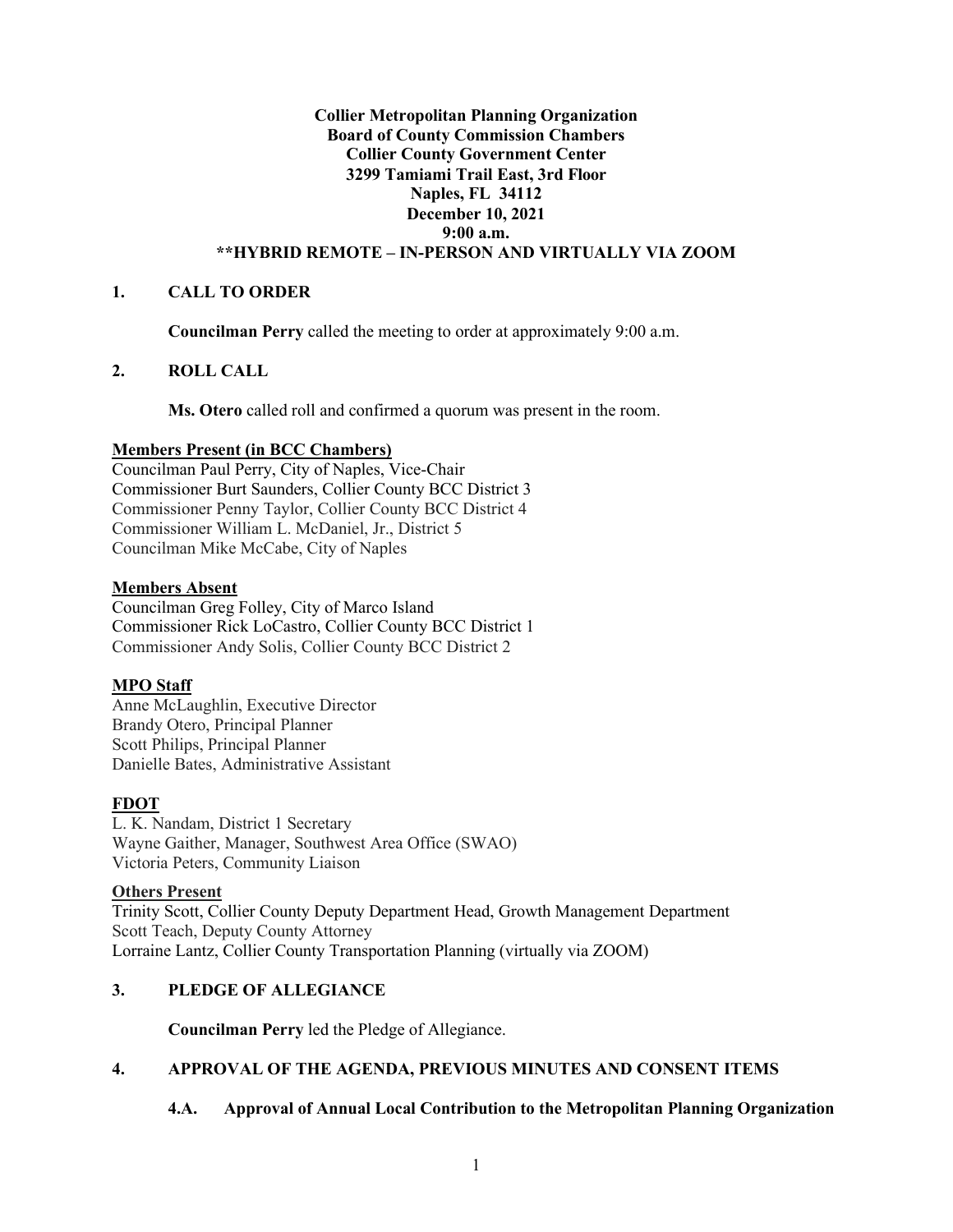#### **Advisory Council**

#### **4.B. November 12, 2021 Meeting Minutes**

*Commissioner Taylor moved to approve the Agenda, Previous Minutes and Consent Items. Commissioner Saunders seconded. Passed unanimously.*

#### **5. PUBLIC COMMENTS FOR ITEMS NOT ON THE AGENDA**

None.

#### **6. AGENCY UPDATES**

#### **6.A. FDOT**

**Ms. Peters:** We've extended our Community Outreach Plan and held two public meetings this week for the SR82/SR29 Roundabout in Immokalee, including an in-person meeting held this past Wednesday and a virtual meeting the following evening with FDOT Project Management staff in attendance. FDOT used lots of outreach methods: [www.sr29roundabout.com,](http://www.sr29roundabout.com/) bilingual brochure, mailers, banners, variable message boards, and posters at the farmers market and library, Spanish radio Public Service Announcements. Also spoke to the head of the Immokalee Chamber of Commerce, he had heard from neighborhood members, and freight services that they're happy. The Chamber of Commerce will have a meeting on January 5, and FDOT will be there. The anticipated completion was originally August but might be as early as May.

**Commissioner Taylor:** It's good that outreach was bilingual, but there's a large Haitian, Creole speaking population, is there a possibility to include more languages?

**Ms. Peters:** We're aware of that population and will double check to see if it was also available in Creole.

**Commissioner McDaniel:** Attended virtually, pretty sure FDOT makes translations available if folks wanted it in Creole.

**Commissioner Taylor:** How to drive in a roundabout is good. We need that here.

**Commissioner McDaniel:** People are apprehensive because it's new, but after explaining the positive impacts - lower accidents counts, traffic continually flows, they understand and get happy. It's a high speed, long straight road with lots of freight traffic, trying to traverse it will be interesting.

**Commissioner Taylor:** We presented to Naples City Council about the Triangle [development at Davis and US41] and how the County works financially helping with the study and bringing traffic in downtown. There's a conversation about 1% tax and the city's share. Would like to improve pedestrian traffic over the Gordon River Bridge, Councilman McCabe may want to address that.

**Councilman McCabe**: It's a long-range plan but residents are asking about improvements for bike and pedestrian traffic. Is there something we can do short term, more immediate, to help with flow into the City?

**Secretary Nandam:** FDOT has done a planning study for US 41 starting at the 4-Corners area going east that includes the bridge. Part of the concept is to repurpose space on the bridge to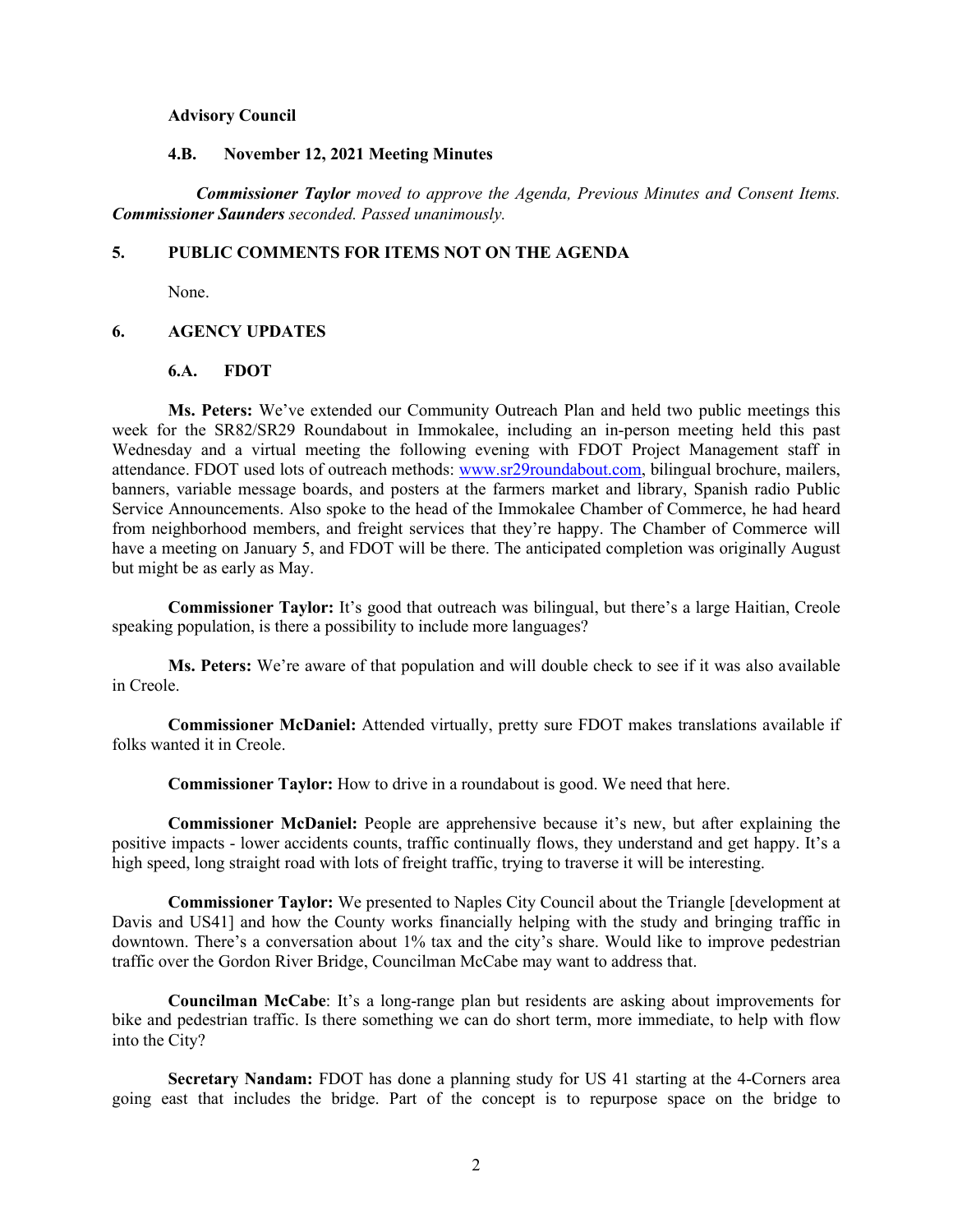accommodate bikes and pedestrians. There's lots of opportunity in the geometry. We would like, per City Council direction, to work on a project development study for improvements in that segment as we're doing the drainage project. In a year we should have a good idea of changes. Whatever the outcome of the study, there will be improvements. In the next 5 years while doing the drainage project will be the best opportunity. Partnering with City is critical.

**Councilman McCabe:** The bridge has a pedestrian area on the side that's wide enough for 1.5 people but not for bikes. On the deck of the bridge there's a shoulder but that is not amenable to bike traffic unless they're very skilled; it induces lots of anxiety. Installing concrete barriers to cordon bikes off from traffic on the roadway - would that be an easy fix?

**Secretary Nandam:** Part of concept was to repurpose one lane and use the shoulder, but we cannot outright remove the shoulder because it's required for emergency breakdowns. It could narrow, but we will see what can be accommodated.

#### **6.B. MPO EXECUTIVE DIRECTOR**

None.

## **7. COMMITTEE CHAIR REPORTS**

## **7.A. CITIZENS ADVISORY COMMITTEE (CAC)**

#### **7.A.1. Citizens Advisory Committee Chair Report**

Chair not present, report in agenda packet.

## **7.B. TECHNICAL ADVISORY COMMITTEE (TAC)**

## **7.B.1. Technical Advisory Committee Chair Report**

Chair present for questions, report in agenda packet.

## **7.C. BICYCLE PEDESTRIAN ADVISORY COMMITTEE (BPAC)**

## **7.C.1. Bicycle and Pedestrian Advisory Committee Chair Report**

Chair not present, report in agenda packet.

# **7.D. CONGESTION MANAGEMENT COMMITTEE (CMC)**

#### **7.D.1. Congestion Management Committee Chair Report**

Committee did not meet.

.

## **7.E. LOCAL COORDINATING BOARD (LCB)**

## **7.E.1. Local Coordinating Board Chair Report**

Chair not present, report in agenda packet.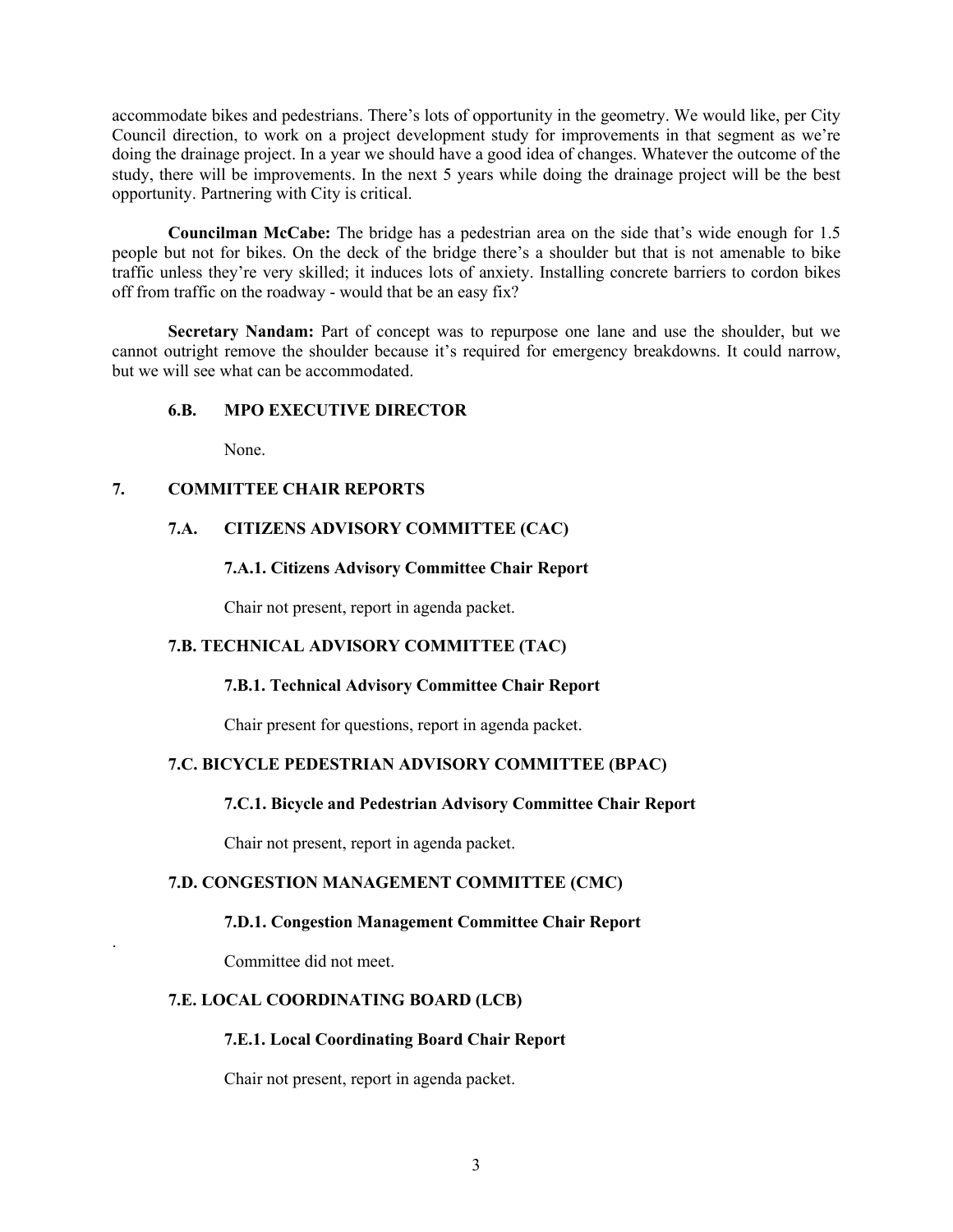#### **8. REGULAR BOARD ACTION (ROLL CALL REQUIRED)**

## **8.A. Approve Amendment #3 to the FY 2022-2026 Transportation Improvement Program (TIP) and Authorizing Resolution**

**Mr. Philips:** Request approval to add three new transit projects and a wildlife crossing on SR 29 north of the Panther Refuge.

**Commissioner McDaniel:** When is the wildlife crossing coming?

**Mr. Philips:** It's being added to Fiscal Year 2022, doing the Project Development and Environment (PD&E) design this year. Once that's done, construction will begin about two years out.

*Commissioner Taylor moved to approve Amendment #3 to the FY 2022-2026 Transportation Improvement Program (TIP) and Authorizing Resolution*. *Commissioner Saunders seconded.* 

*Commissioner Taylor – Yes. Commissioner McDaniel – Yes. Councilman Perry – Yes. Commissioner Saunders – Yes. Councilman McCabe – Yes.*

*Passed unanimously.* 

## **9. REGULAR BOARD ACTION (NO ROLL CALL)**

#### **9.A. Approve Fourth Amendment to Executive Director's Employment Agreement**

**Ms. McLaughlin:** I'm requesting another 2-year term, extending to March 9, 2024

**Commissioner Taylor:** Wondering if you would like a longer term? I'd be fine with a 4-year term, you do such a good job.

**Ms. McLaughlin:** Thank you Commissioner, that is very generous, but I'm fine with 2-year term.

*Commissioner McDaniel moved to Approve Fourth Amendment to Executive Director's Employment Agreement. Commissioner Taylor seconded. Passed unanimously.* 

## **9.B. Adopt the Florida Department of Transportation (FDOT) Vision Zero Safety Performance Targets for Calendar Year 2022**

**Mr. Philips:** This is the only performance measure that comes to the board annually, FDOT set measures to be 0 fatalities and 0 serious injuries. FDOT's targets were endorsed by Citizens Advisory Committee (CAC) and Technical Advisory Committee (TAC). We are requesting Board adoption.

**Councilman Perry:** Does adopting the targets require anything else of the MPO?

**Ms. McLaughlin:** The MPO makes a good effort to include safety in everything it does. Safety is a project evaluation criterion in many of the Board's documents. This MPO does good job supporting FDOT's Vision Zero targets.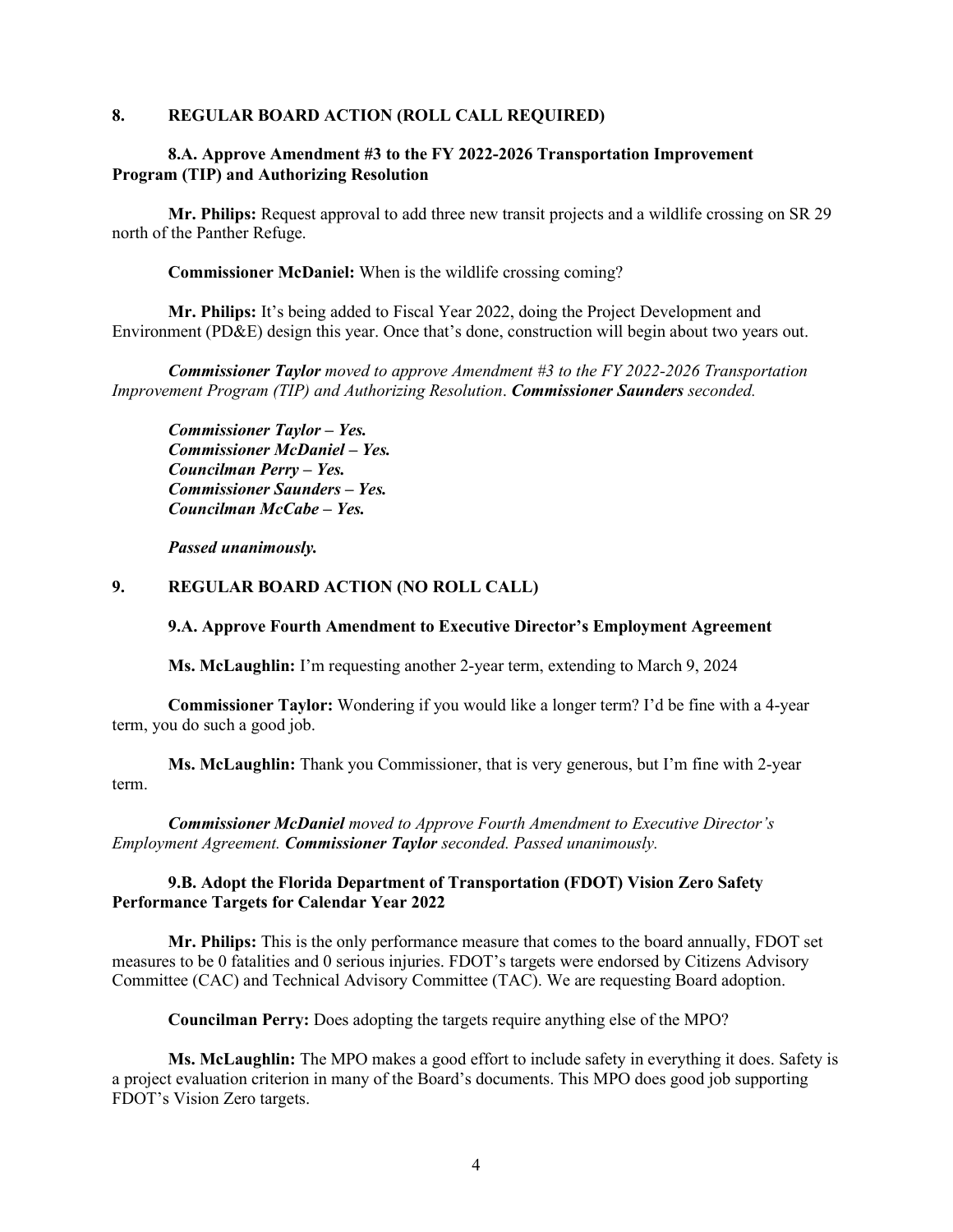**Commissioner McDaniel:** How do you end up with 0.6 fatalities?

**Secretary Nandam:** It is measured in a rolling five-year average; the average is how we get the decimal point.

*Commissioner McDaniel moved to adopt the Florida Department of Transportation (FDOT) Vision Zero Safety Performance Targets for Calendar Year 2022*. *Commissioner Taylor seconded. Passed unanimously.*

## **10. PRESENTATIONS (MAY REQUIRE BOARD ACTION)**

None.

#### **11. DISTRIBUTION ITEMS**

None.

#### **12. MEMBER COMMENTS**

**Commissioner McDaniel:** Can we talk about the starting hour?

**Ms. McLaughlin:** I left messages and was able to speak to three board members asking whether it would be beneficial to move the starting time to 9:30. Responses were for, against and neutral.

**Commissioner McDaniel:** I think we should have it on the February Board agenda to discuss and debate. [Board members indicated agreement to posting item on an agenda.]

**Councilman Perry:** At a recent Naples City Council meeting there were safety concerns at Goodlette-Frank Road and Golden Gate Parkway. When traveling west on Golden Gate Parkway there's a continuous right turn lane; it creates a safety concern with Naples High School on the northwest corner and Freedom Park on northeast corner. Students and others cross Goodlette-Frank Road and end up on an island and must go across the turn lane with nonstop traffic. FDOT has a project on that entire intersection, would request safety concerns be included in the study.

**Ms. McLaughlin:** To clarify, it's not an FDOT project, they're two County roads. There is a prioritized bike-ped project to look at a possible pedestrian overpass from the Gordon River Greenway. To Freedom Park. We're bringing forward a revision to the bike-ped priorities that makes it clear that the project scope is to look at at-grade solutions too. An overpass is expensive and has environmental issues. Related to the request is trying to restore good bike-ped connections from that neighborhood to the park and schools. I spoke to Trinity Scott because it falls within the County's purview; her recommendation is to ask County staff to look at the safety record first. A second look at alternative ways to improve that whole hub is very critical for bike-ped connections. We're investigating it collaboratively and looking at the safety record and options. Perhaps when we come forward with new bike-ped project priorities, there's an opportunity to expand the study of how to cross Golden Gate Parkway to include how to cross Goodlette-Frank Road.

**Councilman Perry:** Include working with City staff who are working on the City's bike-ped master plan.